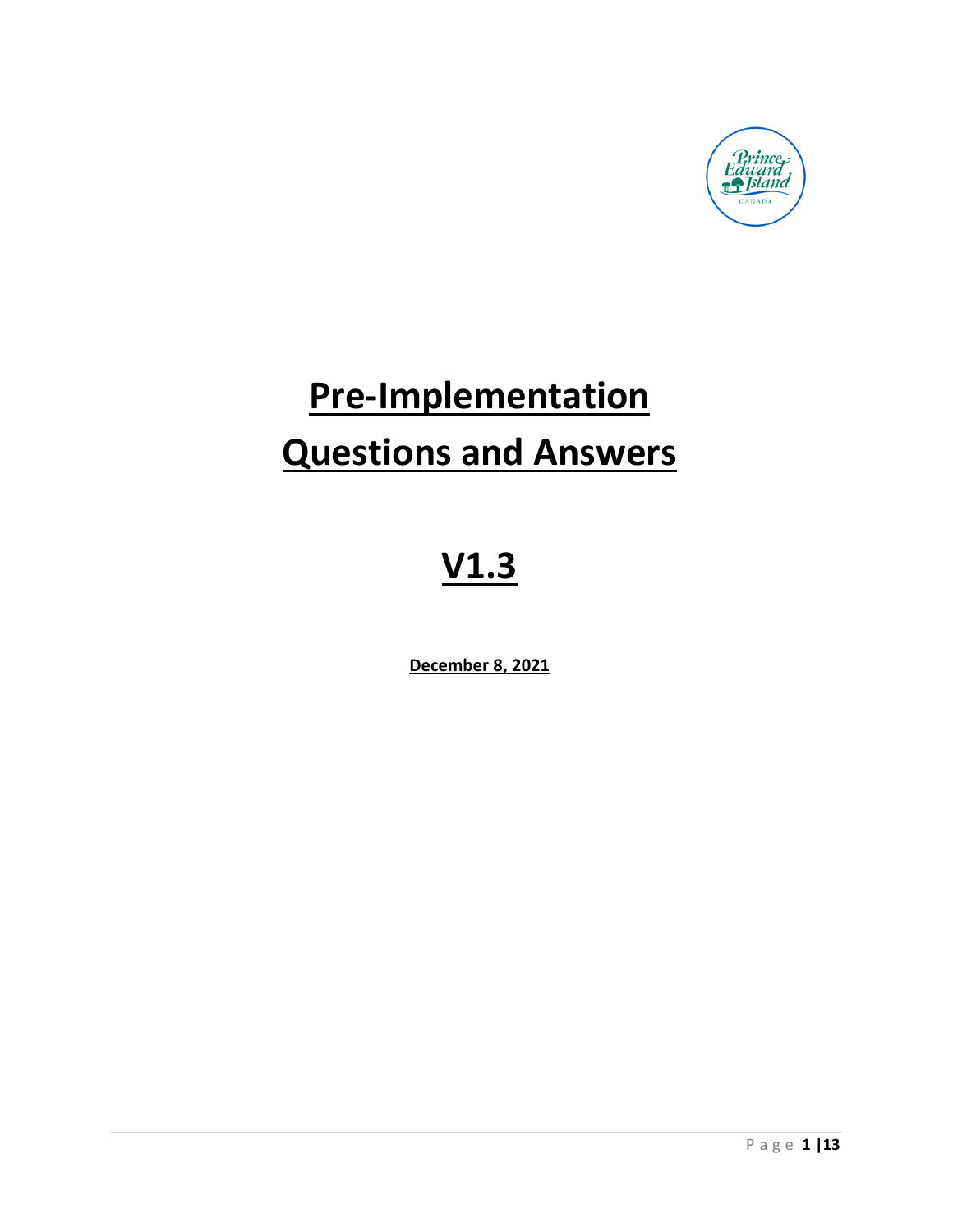# **Contents**

| 1.   |                                                                                               |
|------|-----------------------------------------------------------------------------------------------|
| 1.1  |                                                                                               |
| 1.2  |                                                                                               |
| 1.3  |                                                                                               |
| 1.4  |                                                                                               |
| 1.5  |                                                                                               |
| 1.6  |                                                                                               |
| 1.7  |                                                                                               |
| 1.8  | Will clinical notes be merged with those of other providers that the patient has seen?  6     |
| 2.   |                                                                                               |
| 2.1  |                                                                                               |
| 2.2  |                                                                                               |
| 2.3  |                                                                                               |
| 2.4  |                                                                                               |
| 2.5  |                                                                                               |
| 2.6  |                                                                                               |
| 2.7  |                                                                                               |
| 2.8  |                                                                                               |
| 2.9  | Can we expect to need a dual paper and electronic environment for a period of time?  9        |
| 2.10 | Will the Client Registry be the source of truth for client demographic data migration? 9      |
| 2.11 | Will patient communication materials be provided to clinics to share with their patients?  10 |
| 3.   |                                                                                               |
| 3.1  |                                                                                               |
| 3.2  |                                                                                               |
| 3.3  |                                                                                               |
| 3.4  |                                                                                               |
| 3.5  |                                                                                               |
| 3.6  |                                                                                               |
| 3.7  |                                                                                               |
| 3.8  |                                                                                               |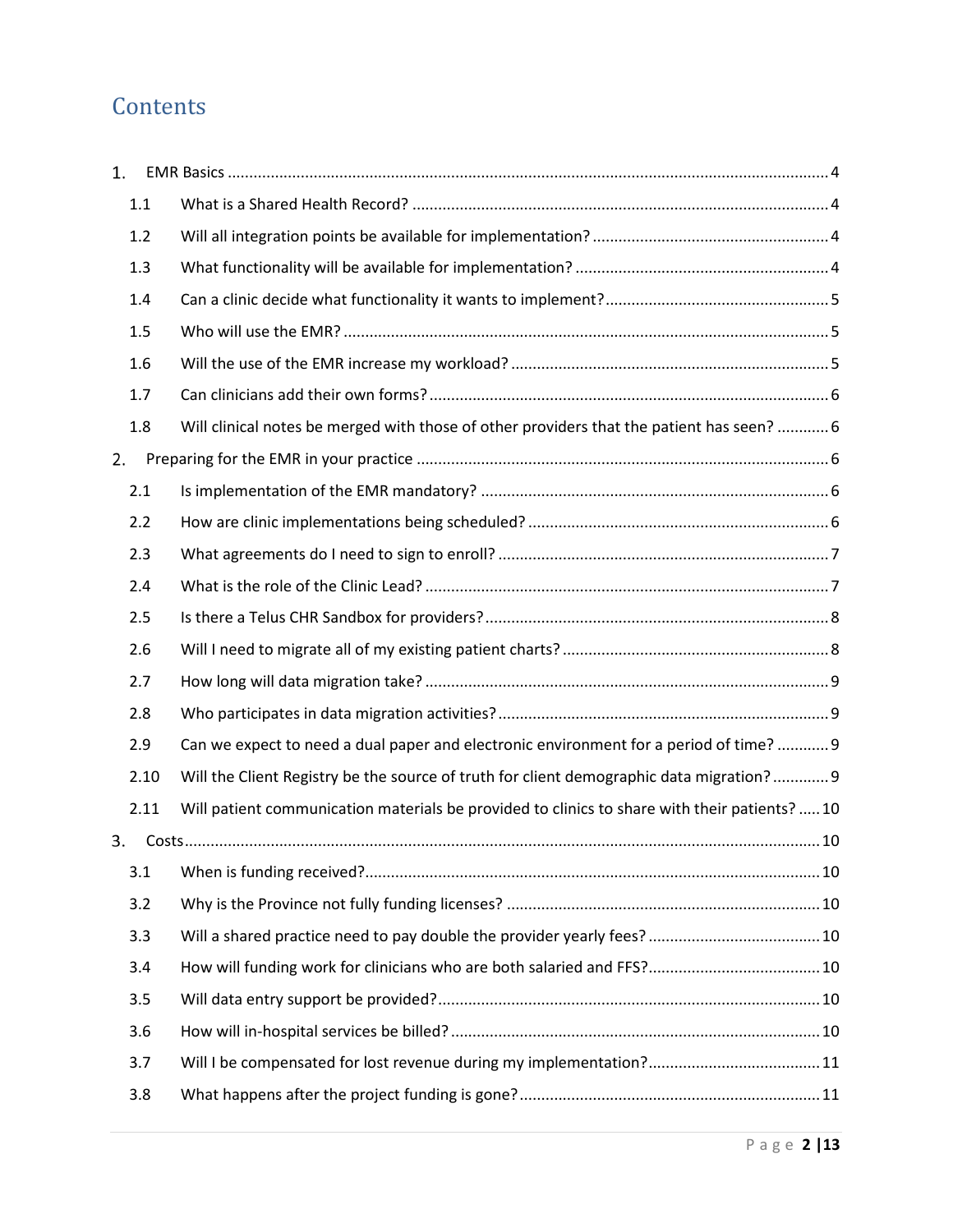| 3.9 |                                                                                  |  |
|-----|----------------------------------------------------------------------------------|--|
| 4.  |                                                                                  |  |
| 4.1 |                                                                                  |  |
| 4.2 | Will we still need to access the CIS through a Virtual Private Network? 12       |  |
| 4.3 |                                                                                  |  |
| 4.4 |                                                                                  |  |
| 5.  |                                                                                  |  |
| 5.1 |                                                                                  |  |
| 5.2 |                                                                                  |  |
| 5.3 |                                                                                  |  |
| 5.4 | Can a Clinician use more than one device to access the CHR at the same time?  13 |  |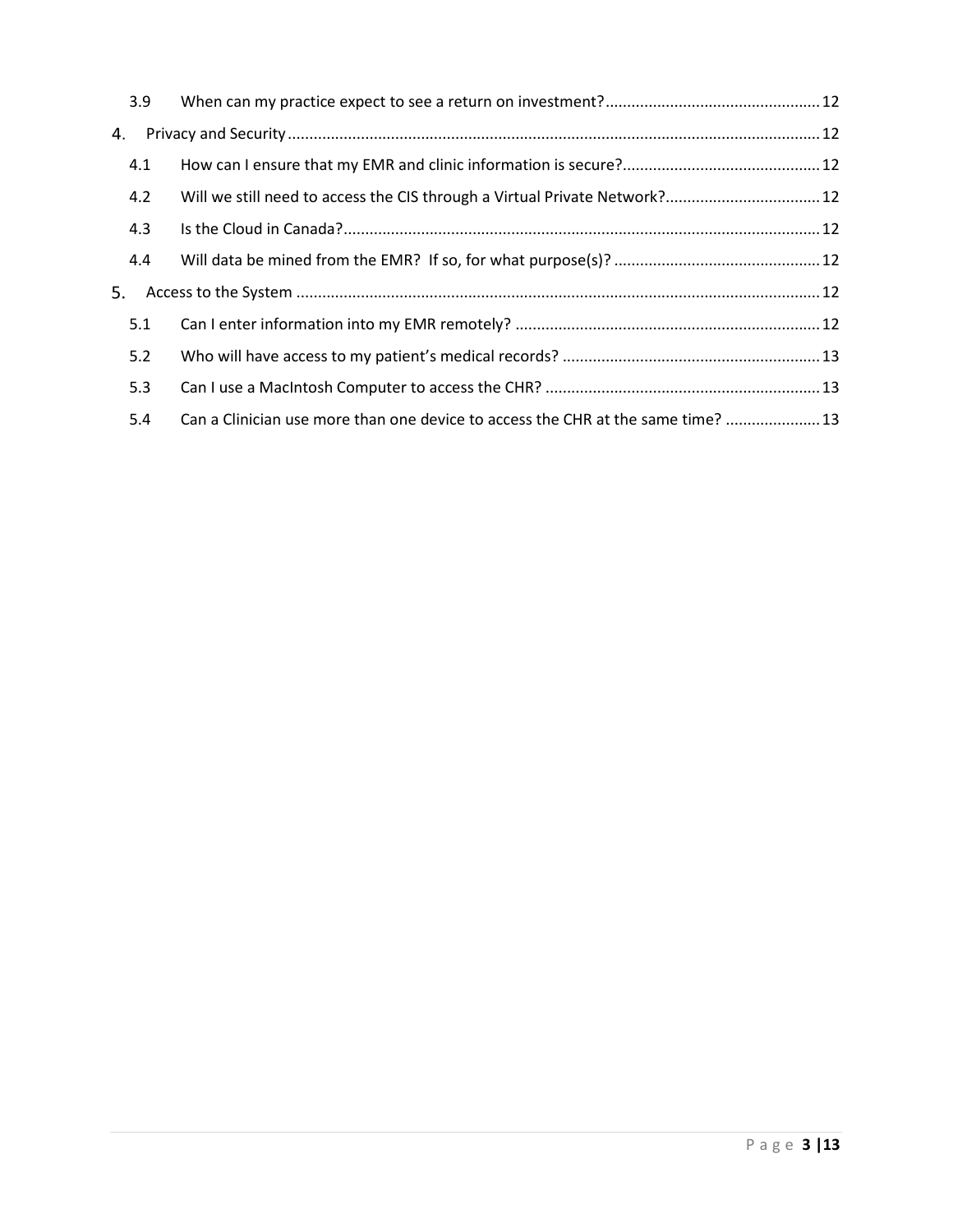# <span id="page-3-0"></span>**EMR Basics**

# <span id="page-3-1"></span>**1.1 What is a Shared Health Record?**

The Electronic Medical Record (EMR) is a single province-wide solution that modernizes how we collect, share and use patient information.

The EMR is an important component of the overall Electronic Health Record as Primary Care provides a significant portion of a patient's medical history. By combining local information - like visit history and clinician notes - with other information from across the EHR such as diagnostic imaging and lab results, a more comprehensive patient record will be available to providers across the continuum of care.

Provincial access and sharing of patient information represents a fundamental shift from a clinic's patient chart to a patient's shared electronic record containing encounter information from across care settings (e.g., clinical notes from Specialists or other providers that the patient visited).

A key difference between a stand-alone EMR used in most parts of the country and a provincial EMR is:

- All users are contributing to a patients' electronic chart.
- With collective access to viewing and sharing patient information each provider has a more comprehensive view to that patient to support their role in providing care.
- It supports, promotes and enables team-based care no matter where your practice is located in the province.

Within the EMR, it is possible to filter for encounter information specific to your practice and to mark certain sensitive information as confidential – requiring other authorized providers to provide valid reasons for accessing the information.

# <span id="page-3-2"></span>**1.2 Will all integration points be available for implementation?**

The following integrations are now live:

- Clinical Documents (CIS)
- Diagnostic Imaging Reports (DI)
- Demographics and Medicare Eligibility (CR)

Laboratory Results integration will be delivered in 2 implementation phases late 2021 to early 2022.

PrescribeIT is anticipated to be integrated later in 2022.

In the future, other integration points may be considered.

#### <span id="page-3-3"></span>**1.3 What functionality will be available for implementation?**

Core EMR functionality is available for rollout in 2021. Examples include: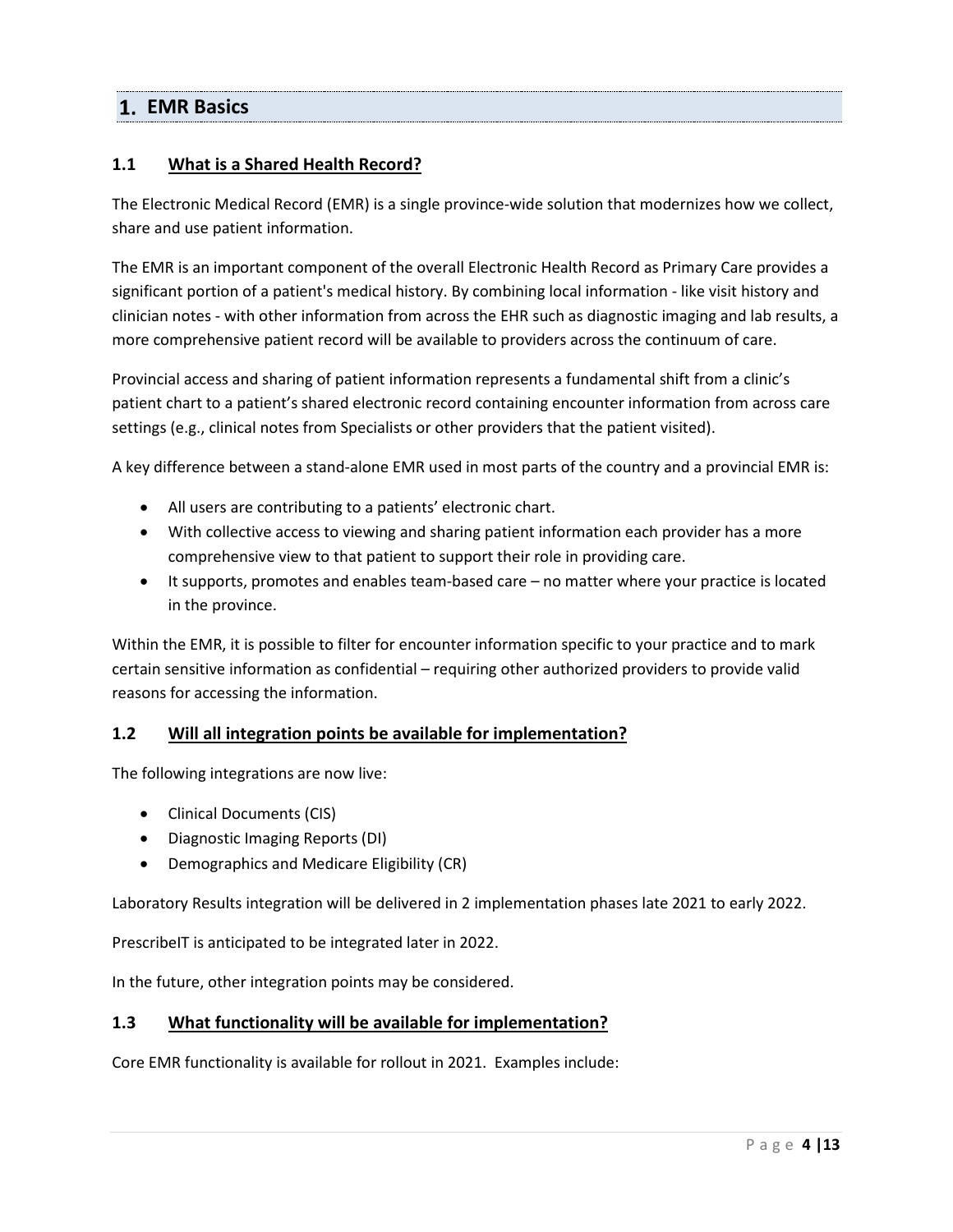- Patient Demographics (including integration with the provincial Client Registry for demographic information)
- Encounter Documentation
- eReferrals
- E-faxing (e.g., for laboratory or diagnostic imaging requisitions, eReferrals, prescriptions prior to PrescribeIT integration, etc.)
- Automated Billing (including integration with the Integrated Claims System)
- Data Analytics

The EMR Program is still planning for the roll-out of the more advanced functions such as the Patient Portal and the Video Conferencing Virtual Visits.

# <span id="page-4-0"></span>**1.4 Can a clinic decide what functionality it wants to implement?**

The standardization of functionality within the provincial-wide solution is key to achieving the One Person, One Record vision. There will be a single instance of a patient record.

It is expected that all core EMR functionality (see section 1.3) will be used as of initial Go Live. Pertaining to the Patient Portal and other advanced use functions, we will support clinics to learn at a pace that is manageable for their practice. While the goal is to utilize all solution capabilities, it will be an evolution.

# <span id="page-4-1"></span>**1.5 Who will use the EMR?**

The initial roll-out of the EMR is for use by family physicians, community-based specialists, nurse practitioners and support staff. The EMR Program has evaluated unique situations whereby other providers have been included.

In future phases, other areas such as Walk in Clinics, Public Health Nursing, Mental Health and Addiction will be considered. Providers requiring View Only access may also be considered (e.g., Emergency Department physicians).

# <span id="page-4-2"></span>**1.6 Will the use of the EMR increase my workload?**

There will be a learning curve associated with implementing a new solution. The time it will take to become more efficient at navigating, entering information, and adapting to a new workflow will depend on the user role, their comfort with technology in general, and the ease at which they can adapt to a transformation in the way patient care is delivered. For some, it may take days or weeks, for others several months.

It is recommended that clinics reduce patient capacity to 50% for go live and at least the first week or two, then consider ramping up incrementally.

Evidence gathered from the >85% of clinicians who have implemented an EMR in Canada indicates that overall practice management functions including scheduling, billing, exchanging clinical information with hospitals, labs and pharmacies will require significantly less effort than if using paper records or an EMR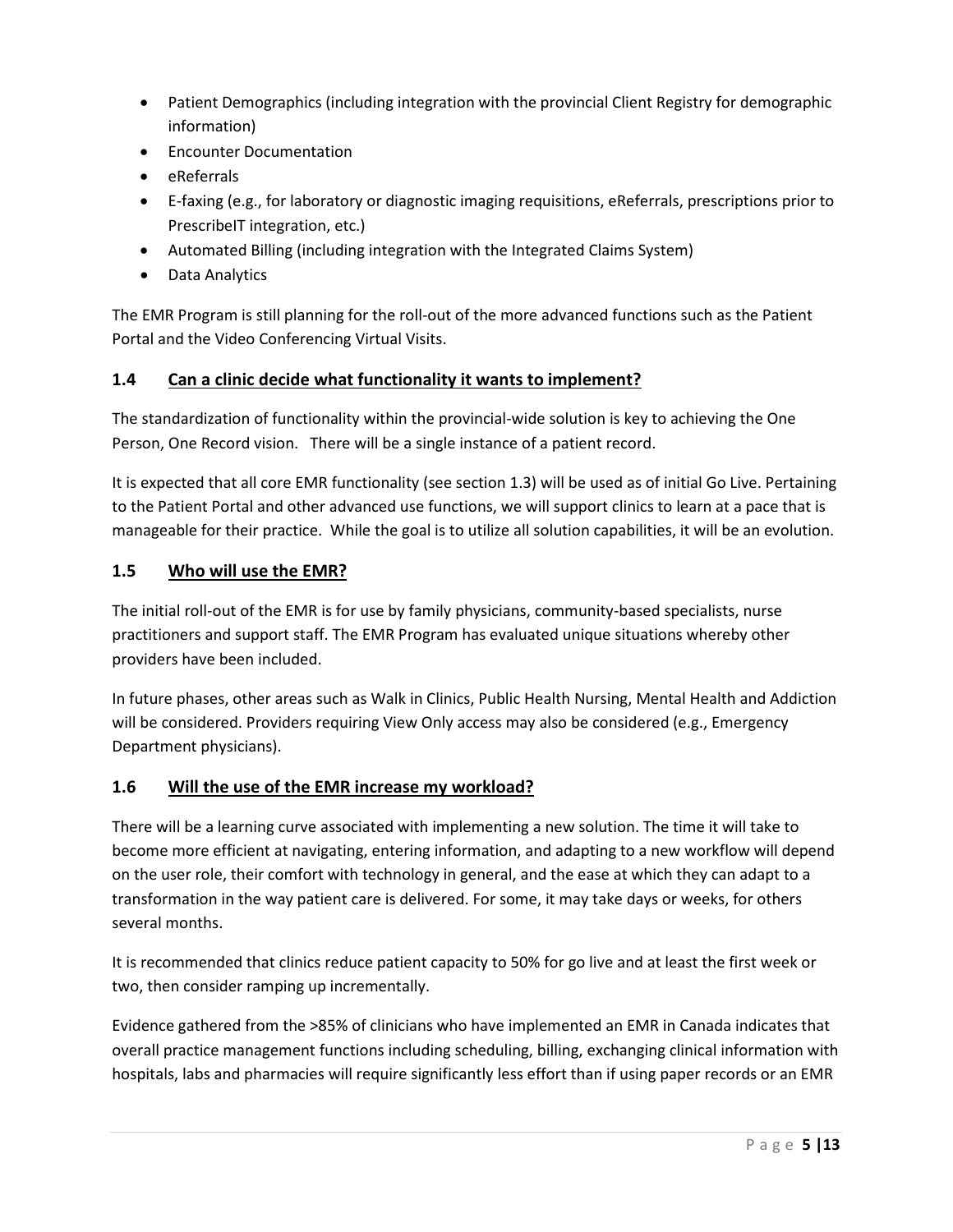that is not integrated with these other points of care. These time savings may offset – at least in part – the time required to learn and use the new solution.

# <span id="page-5-0"></span>**1.7 Can clinicians add their own forms?**

Customized forms cannot be added, however, during your practice implementation, the EMR Program will assess the forms used within your clinic to determine if there are opportunities to further standardize provincially. There are more than 130 provincially standardized forms being developed. There is a formal process for requesting new or modified form through the EMR Program.

# <span id="page-5-1"></span>**1.8 Will clinical notes be merged with those of other providers that the patient has seen?**

Clinical notes from all providers within the community-based environment would be added to a single patient chart as part of the One Person, One Record approach. When migrating clinical data from different sources, no clinical information will be overridden.

# <span id="page-5-2"></span>**Preparing for the EMR in your practice**

# <span id="page-5-3"></span>**2.1 Is implementation of the EMR mandatory?**

The more widely used, the more benefits to patients and the broader population. We are putting many supports in place to facilitate this transition – including financial assistance and extensive implementation support offerings. We are encouraging everyone make the transition prior by the fall of 2022 to not only take advantage of the funding, which does have a shelf life, but to make this move to support increased patient safety, better management of chronic disease, and improved population health for all Islanders.

# <span id="page-5-4"></span>**2.2 How are clinic implementations being scheduled?**

We know many physicians have waited a long time for the opportunity to adopt an EMR. The EMR Program is putting in place timelines to have the majority of the providers using the solution by the fall of 2022.

To achieve this, we foresee implementing multiple sites in parallel.

This will require strategic use of our EMR Program resources to ensure we have the right teams on the ground at the right time.

Some example factors that may impact the scheduling:

- Size of your clinics
- Data migration capabilities
	- o ICORE, Oscar & QHR
	- o Practimax
	- o MedAccess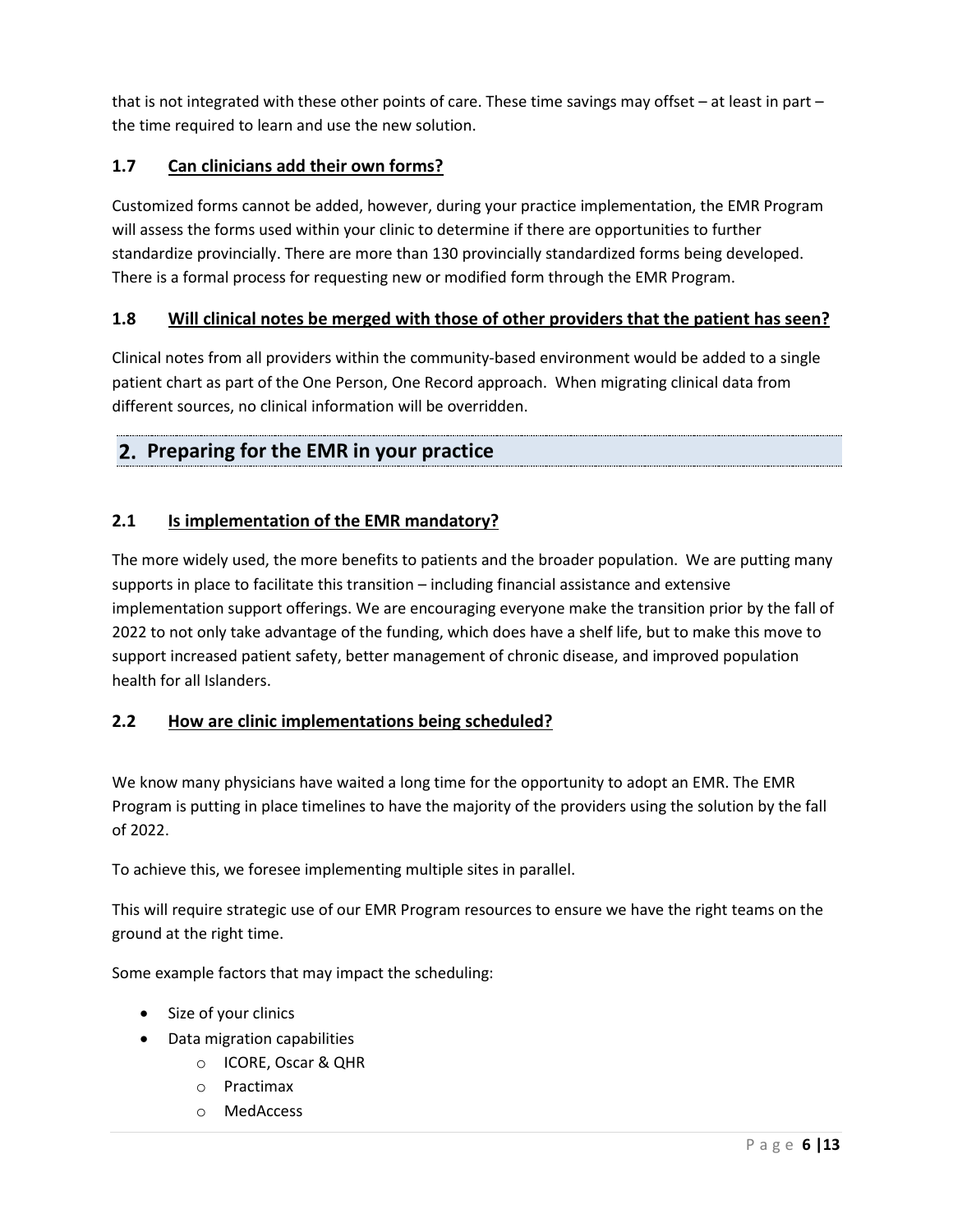- Alignment with Primary Care Strategy changes
- Site readiness
- Specialist requirements for custom configurations

Once you have enrolled, we will continue to update you on the scheduling plans to ensure you have enough lead time to prepare.

# <span id="page-6-0"></span>**2.3 What agreements do I need to sign to enroll?**

All Fee for Service providers will be required to sign a participation agreement before we begin the implementation process. The scope of the agreement includes:

Eligibility Criteria

- Fees
- Term and Termination
- Implementation and Use of EMR
- Custodians and Information Manager
- Sharing of EMR Data
- Privacy and Security Obligations
- Retention and Disposition of Information
- Breach Protocol
- Auditing

The overall EMR enrollment process includes steps for registration for PrescribeIT®. It will become an essential component of the EMR solution and bring us collectively closer to the *One Person, One Record* vision. PrescribeIT® is the more secure alternative that allows prescriptions to be *digitally* sent from a prescriber to a patient's pharmacy of choice.

# <span id="page-6-1"></span>**2.4 What is the role of the Clinic Lead?**

The role of the Clinic Lead is to guide the implementation activities similar to a Project Manager. This is often a clinic manager or provider, medical office assistant, nurse, etc. who is familiar with your clinical workflows and willing to play an active role in the deployment of the CHR. Key responsibilities:

- Vital to a successful implementation
- Regular communications with clinic providers and staff to keep them abreast of progress and when their participation is required
- Coordinate of activities on the clinic side
- Ensure tasks are completed on time
- Liaison between the clinic and the Telus/EMR Program team.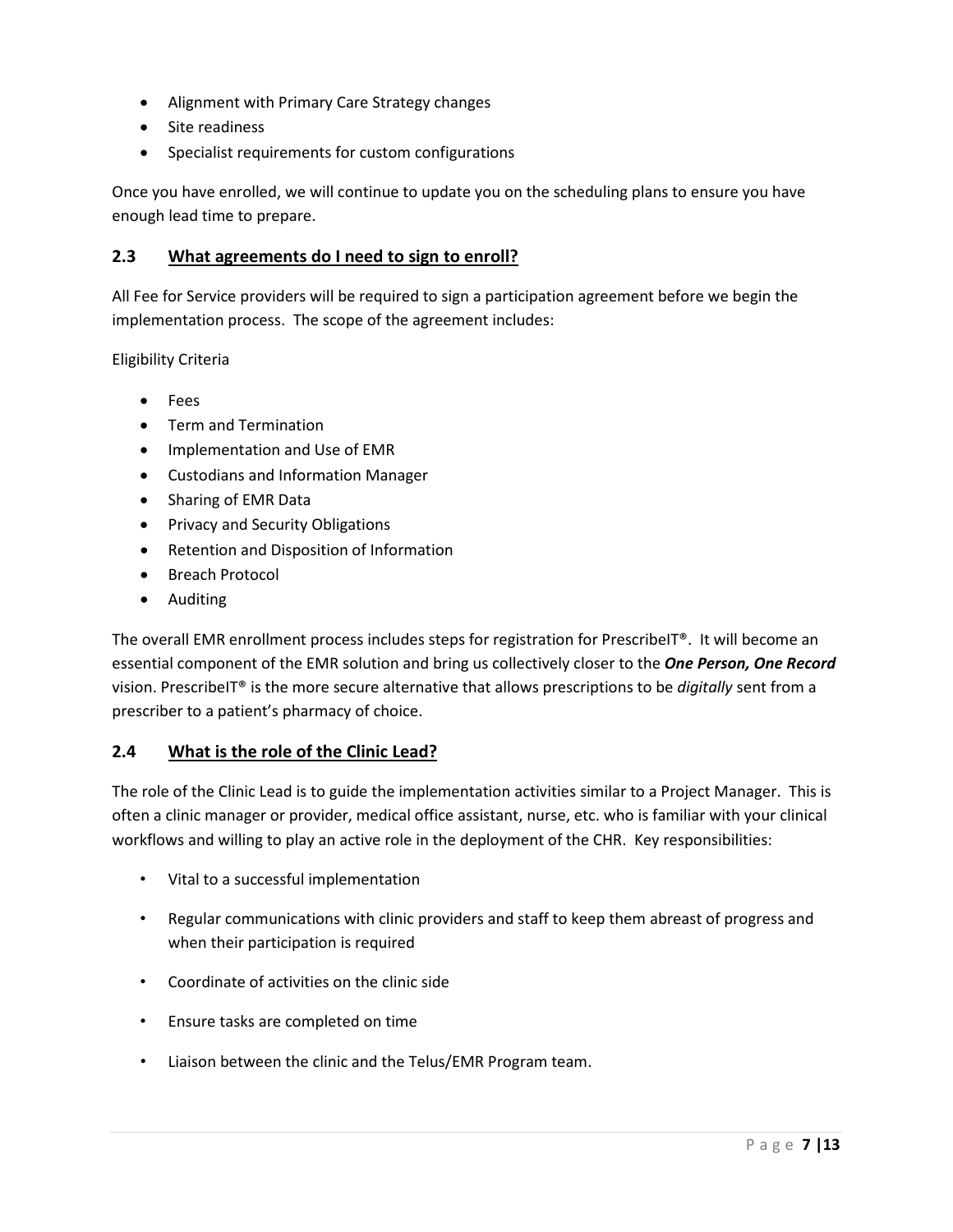# <span id="page-7-0"></span>**2.5 Is there a Telus CHR Sandbox for providers?**

As part of the implementation process, a Telus CHR sandbox will be made available for your staff. In the meantime, providers are invited to watch the recorded demonstration available on the EMR program website.

# <span id="page-7-1"></span>**2.6 Will I need to migrate all of my existing patient charts?**

For most EMR implementations it is not common practice to input all patient data from current paper form to the EMR. There is no requirement to scan all existing paper records.

*Webinar 3 – Preparing for the Transition* focused on data preparation and migration activities. A recording is available on demand on the EMR Program website.

Best practice recommends, at the minimum, that the following Cumulative Patient Profile (CPP) information be captured for all frequent patients and those with chronic disease:

- Problem lists
- Past medical history
- Medication profile
- Allergies
- Social history (e.g., smoking, alcohol use)
- Family history (for cancer screening reminders/alerts)
- Surgical history
- Reminders about the patient
- Private health insurance coverage

You and your staff may wish to go through all patient charts and ensure this information is currently captured and up to date.

Depending on how much information you want to enter, you could estimate approx. 8 minutes per chart.

The following supports are available:

- Data Entry Support
	- MSPEI will reimburse physicians up to a max. to pay their support staff extra for the data entry support. (Must be trained on the EMR), or;
	- EMR Program will provide you with a data entry person to provide you with up to 30 hours of data entry support
- MSPEI and Health PEI are planning to introduce a stipend or fee code to also remunerate the extra effort required to validate patient data in the EMR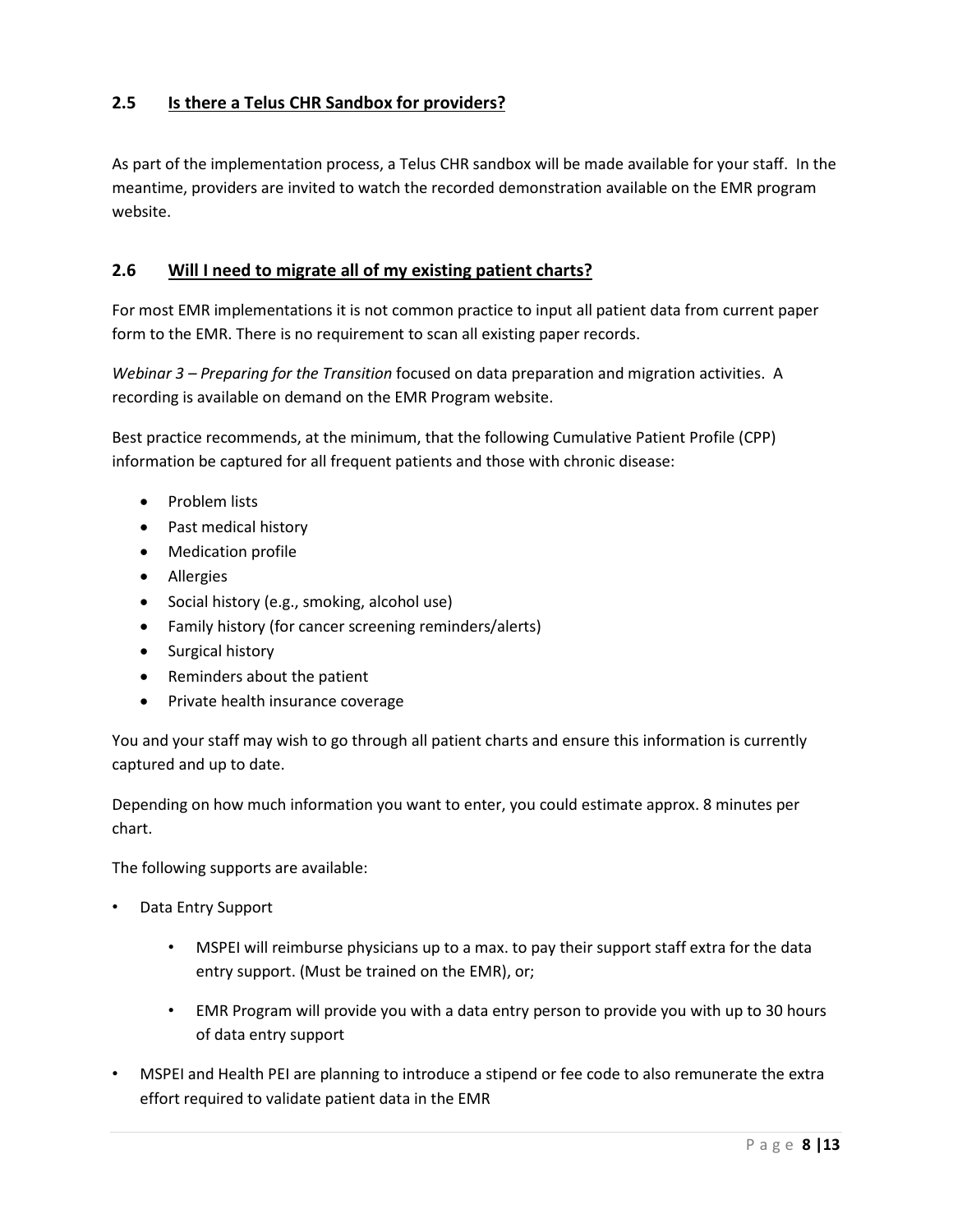# <span id="page-8-0"></span>**2.7 How long will data migration take?**

The timeline for data migration will vary based on clinic size, extent to which the data is prepared for migration (e.g., Cumulative Patient Profile up to date, tasks closed, etc.), scope of existing EMR data, etc. Preparing the extract from the existing EMR, migrating data, validating and testing could take from 8-12 weeks of elapsed time with potentially 12-16 hours required on the part of clinic staff.

Watch *webinar 3 – Preparing for the Transition* for more details.

# <span id="page-8-1"></span>**2.8 Who participates in data migration activities?**

The EMR Program and Telus will work with you to develop your data migration plan and guide you through the process.

Data entry activities would be undertaken by the clinic.

Data migration would be undertaken by Telus, with validation performed by the clinic and your EMR Advisor(s).

Data migration is a critical step in the implementation process. Clinics should anticipate effort and availability of required staff to validate data.

#### <span id="page-8-2"></span>**2.9 Can we expect to need a dual paper and electronic environment for a period of time?**

Given the recommendation is start fresh for paper practices (i.e., not scan and enter *all* historical patient data apart from the core elements of the Cumulative Patient Profile), you will likely need to refer to historical information in the paper charts for a period of time. However, continuing to update paper charts is not recommended.

# <span id="page-8-3"></span>**2.10 Will the Client Registry be the source of truth for client demographic data migration?**

Client Registry is the source of truth for the *basic* demographic elements (i.e., Name, Gender, Date of Birth, Mailing Address, Home Address, Medicare Eligibility, and Date of Death from Vital Stats). We understand that the majority of the information in the client registry has recently been updated as it was used for the COVID-19 vaccinations.

This means that the CR will *overwrite* patient demographic basic elements (as above) for all matched patients in the EMR. Matching is based on Health Card Number, Gender, Date of Birth.

The first time a patient is created from the CR, Phone numbers (i.e., Home Phone, Cell Phone, Business Phone) will be populated in the EMR. From that point forward, the EMR becomes the source of truth for Phone numbers. When updated demographics are sent to the CR, they will update Phone numbers from the EMR.

All other demographic elements including Preferred Name and email address that are not part of the *basic* ones listed above will not be overwritten by the CR.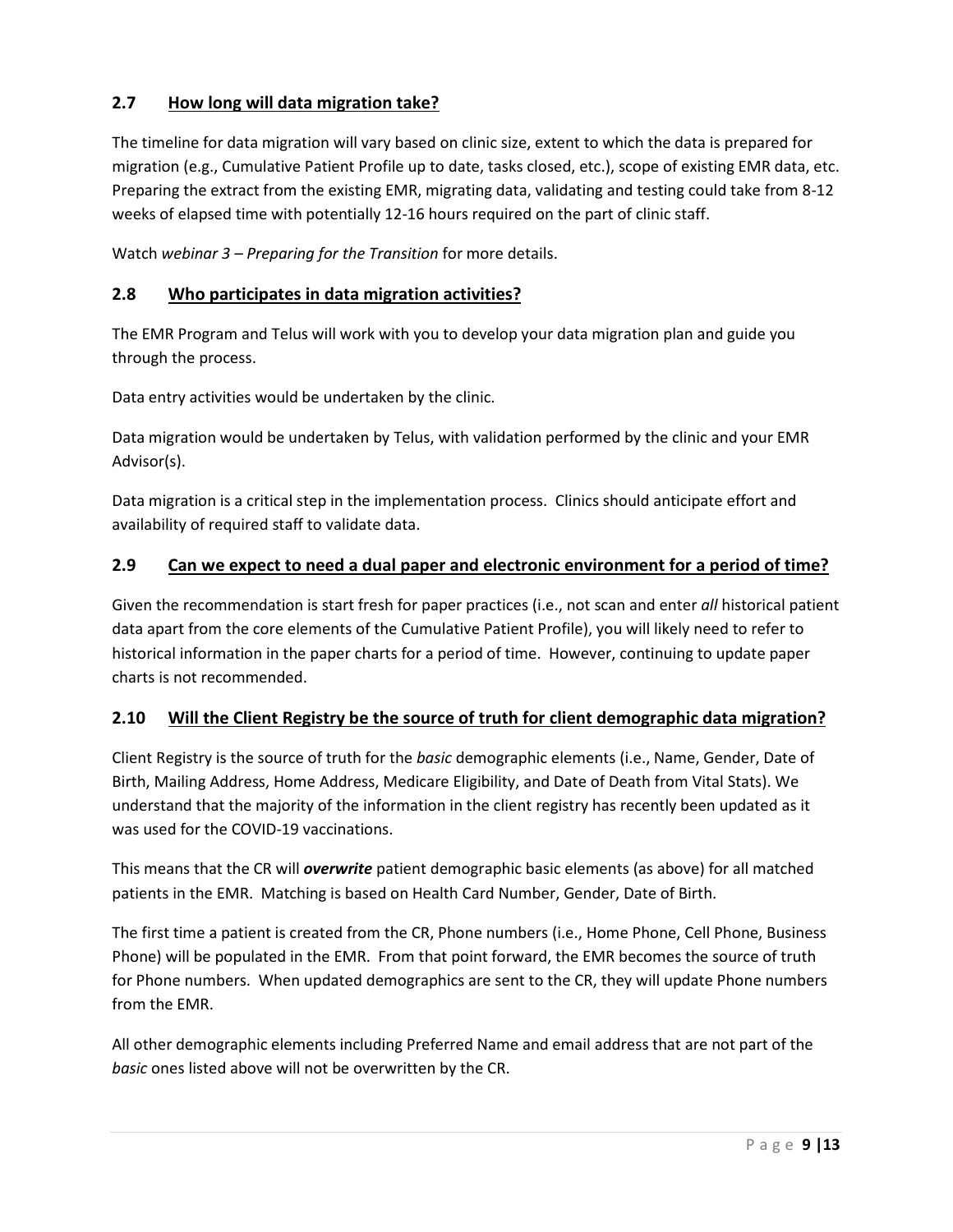For more information, please refer to the Client Demographic Support Materials on the EMR Program Website: EMR User Resources | Government of Prince Edward Island

# <span id="page-9-0"></span>**2.11 Will patient communication materials be provided to clinics to share with their patients?**

Yes. The EMR Program will prepare standard patient messaging for clinic's to leverage and, if required, any consent related forms.

# <span id="page-9-1"></span>**Costs**

# <span id="page-9-2"></span>**3.1 When is funding received?**

Half of the grant will be provided when your clinic has been scheduled; the remaining will be provided after implementation. You are required to sign you participation agreement before the first half of the grant is released.

# <span id="page-9-3"></span>**3.2 Why is the Province not fully funding licenses?**

The province is making an \$8.4 investment into this program. It also recognizes that supporting physicians with implementation costs is important. We are fortunate to have limited-timed funding from Infoway. With that funding and the Government investment, all physicians eligible for an EMR will have their license covered until April 1, 2023. Salaried provider licensing costs will be covered ongoing as part of overhead. For Fee for Service providers, licensing will be subsidized 50% from April 1, 2023 – 2024 and 30% from April 1, 2024 forward. A cross-country review of other subsidized physician EMR programs, illustrates that the PEI program is very competitive.

# <span id="page-9-4"></span>**3.3 Will a shared practice need to pay double the provider yearly fees?**

The yearly fees apply to each provider rather than a practice.

# <span id="page-9-5"></span>**3.4 How will funding work for clinicians who are both salaried and FFS?**

They would be covered as per a salaried clinician and as such, will not receive additional funding.

# <span id="page-9-6"></span>**3.5 Will data entry support be provided?**

Through the MSPEI Data Entry Reimbursement Program, eligible providers can apply for reimbursement (up to \$1000) to hire data entry support OR the EMR Program will provide you with a data entry person to provide you with up to 30 hours of data entry support.

# <span id="page-9-7"></span>**3.6 How will in-hospital services be billed?**

The billing will be done the same as it is currently with iCore or Practimax. All services can be billed from within the CHR (e.g., on call stipends, hospital visits, etc.).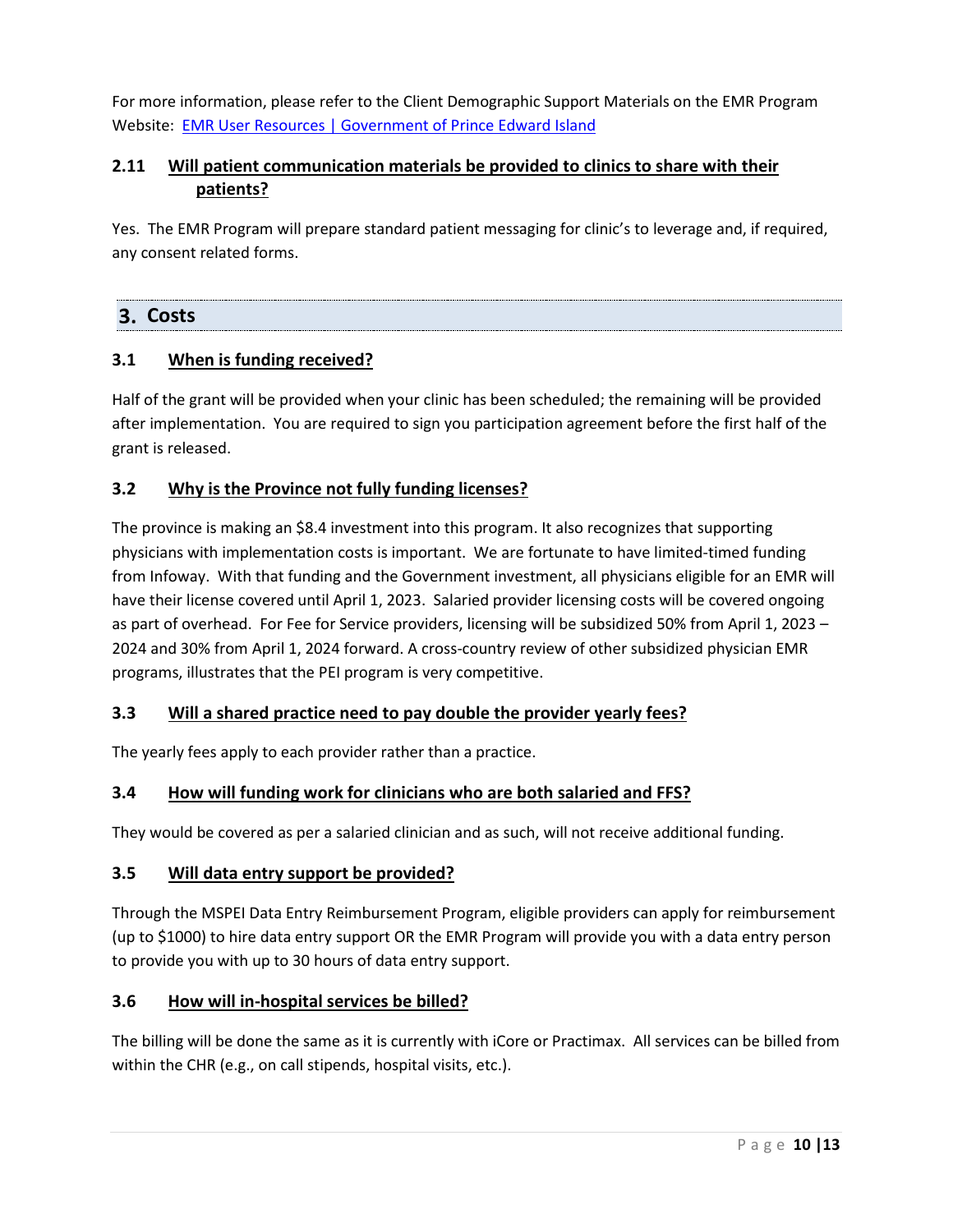# <span id="page-10-0"></span>**3.7 Will I be compensated for lost revenue during my implementation?**

The EMR program will work with you to establish an implementation and support plan that aims to minimize the disruption to patient care. The time for training will be covered and as the EMR Program refines the implementation approach, more opportunities for support will be considered. Other supports are described below.

The following financial supports are offered to physicians:

#### **Implementation Grant | \$8,000 - \$6,000**

Fee for service physicians who enrolled to adopt an EMR by May 1st or Sept 1st will receive a \$8,000 or \$6,000 grant to support the costs that may be incurred with EMR implementation such as new hardware purchases. 50% of the grant will be released after you sign your Participation Agreement. The second half will be provided within a month following you going live with the EMR.

#### **Licensing, Training and Implementation Costs | \$7,500/physician**

All costs associated with training and implementation are covered by the EMR program. In addition, the government will be covering the EMR licensing fees up until 2023. After 2023, licencing fees will be costshared with fee-for-service physicians. Salary physicians will continue to have their licencing fees covered by Health PEI:

- -- \$1500 Provider | \$1500 Government
- 2024-2025 -- \$2100 Provider | \$900 Government

#### **Training Days – \_Admin Fee Code Billing | \$3,000/physician**

Physicians are asked bill/shadow bill the Administration fee code **0050** for the 7.5 hours for each training day (up to two training days). Note: To bill through the new EMR the max billing for meetings is \$600/day. Click the override calculations check box and put in the appropriate fee amount which is \$1500/day. Add a comment stating it is for EMR training.

#### **Data Entry Reimbursement Program | \$1,000/physician**

MSPEI members scheduled to implement an EMR may apply for an up to \$1,000 fund to support hiring a data entry support person to enter patient records into the EMR.

Link: https://www.mspei.org/emr/#emr-data

#### **Compensation for First Patient Encounters with an EMR**

It is also recognized that with the new EMR, there is a learning curve and extra time is required with each patient the first time they are seen with the EMR. This allows time to validate patient's information within the EMR and familiarize yourself and the patient with the EMR. MSPEI and Health PEI are working together to explore what funding may be available in the Master Agreement to recognize this additional EMR effort. Once a recommendation is made, it will be retroactive to those who have already adopted an EMR.

# <span id="page-10-1"></span>**3.8 What happens after the project funding is gone?**

The EMR Program is pleased to have been able to secure funding to support physician implementation costs up until the fall of 2022. We strongly encourage physicians to initiate the implementation process before this time to take advantage of that funding. As of today, we have not secured funding to support the implementation costs after this window.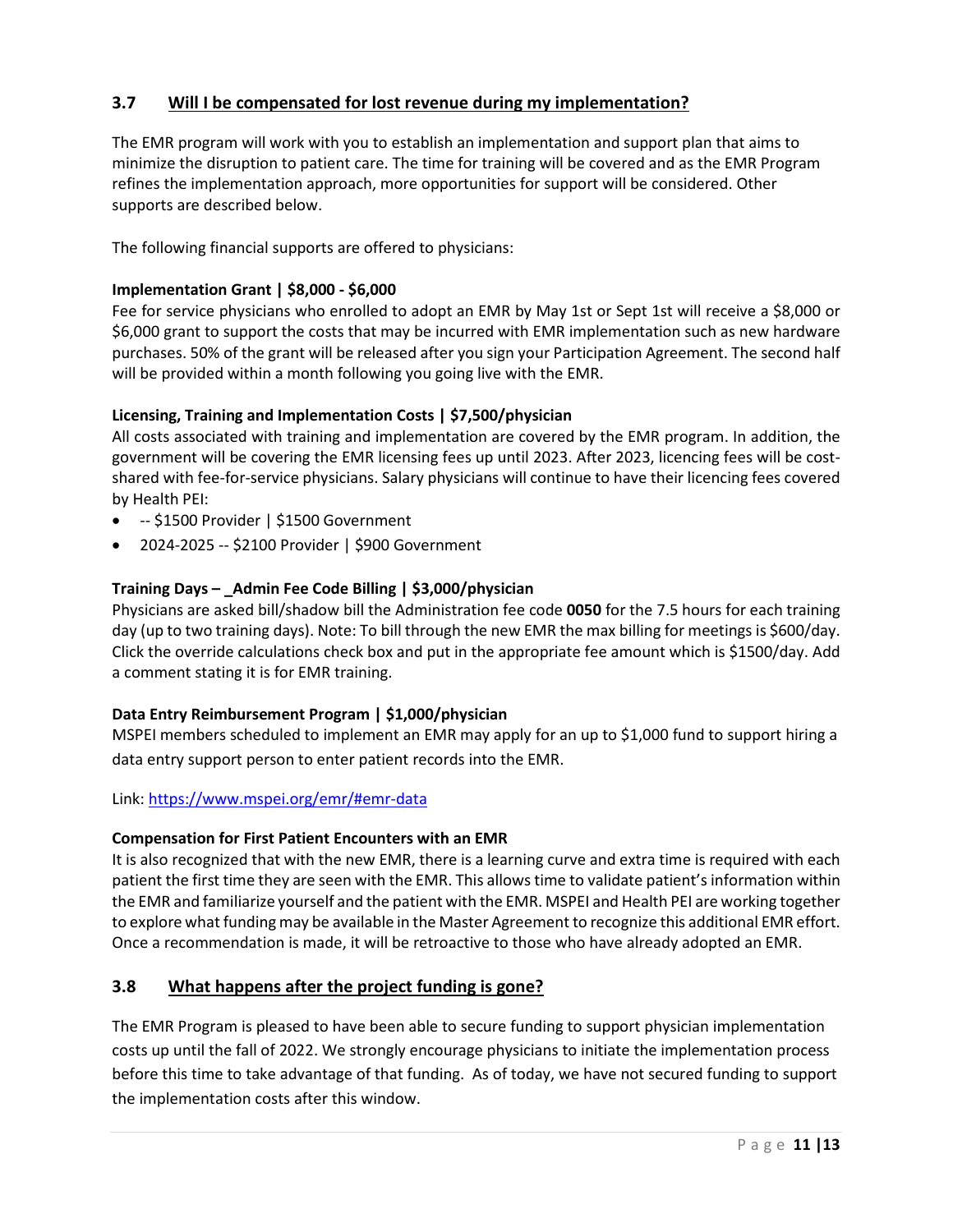However, the EMR Program will continue to provide services to support clinical and administrative advanced use of the CHR over the years to come.

# <span id="page-11-0"></span>**3.9 When can my practice expect to see a return on investment?**

Although it will vary based on the extent to which the advanced functions of the EMR are used, Pan-Canadian research shows an average return on investment within 18-month of EMR deployment.

# <span id="page-11-1"></span>**Privacy and Security**

# <span id="page-11-2"></span>**4.1 How can I ensure that my EMR and clinic information is secure?**

Details pertaining to the privacy and security of patient information will be covered as part of the Privacy and Security Training.

A Privacy Impact Assessment and Threat Risk Assessment was completed to determine the privacy and security mechanism required to ensure the protection of patient personal health information in compliance with the Health Information Act and other applicable legislation.

# <span id="page-11-3"></span>**4.2 Will we still need to access the CIS through a Virtual Private Network?**

Clinical documents, laboratory results and diagnostic reports will be visible from with the CHR. For access to other functions within the CIS (e.g., PACS images, etc.), current access processes will apply.

# <span id="page-11-4"></span>**4.3 Is the Cloud in Canada?**

Yes.

# <span id="page-11-5"></span>**4.4 Will data be mined from the EMR? If so, for what purpose(s)?**

One of the major benefits of having one solution provincewide is that we will have access to richer and more comprehensive data to support evidence-based decision making for population health and the health-care system. As decisions are made on how to use this data to the fullest potential, more information will be shared. The EMR Program Governance will provide oversight and decisions regarding what information will be shared with whom, for what purpose – in accordance with relevant privacy legislation and directives.

# <span id="page-11-6"></span>**Access to the System**

# <span id="page-11-7"></span>**5.1 Can I enter information into my EMR remotely?**

Yes. You can access and perform functions in the EMR from anywhere you have access to a secure internet connection – from the clinic or on the go.

Access will not be restricted to government devices.